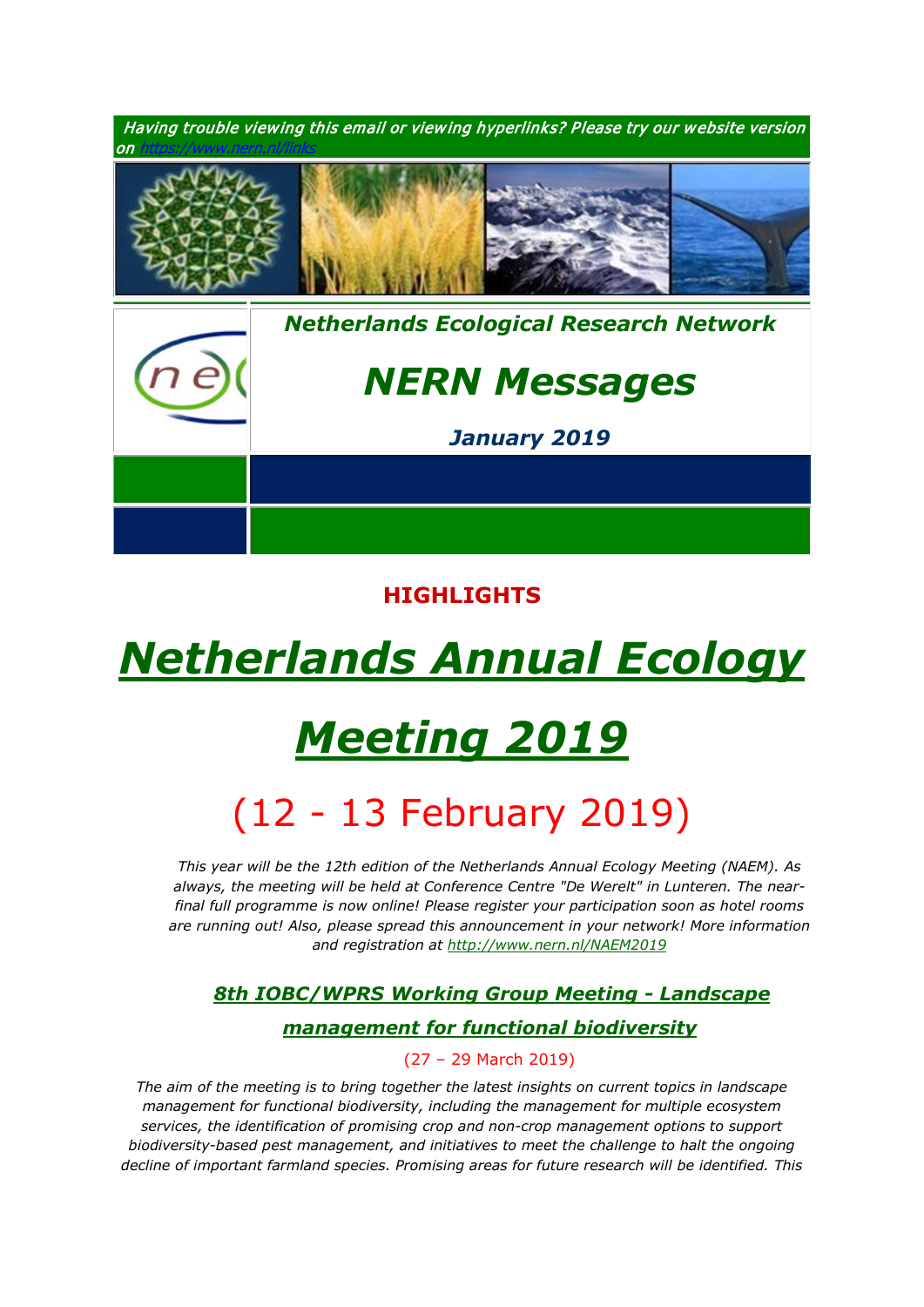*meeting can be a perfect opportunity to broaden your insights regarding current challenges in the field, ánd to expand your network to interact with world-class scientists in the field.*

## *1. Bugs at your Service - [Fundamentals and application of](https://www.pe-rc.nl/bugs)*

## *[arthropod-mediated ecosystem services](https://www.pe-rc.nl/bugs)*

### 2. (31 March - 5 April 2019)

*This in-depth postgraduate course is organised in conjunction with the IOBC-WPRS working group meeting. This course will provide an overview of concepts and tools that can contribute to the design of multifunctional landscapes that are better suited to capitalize on ecosystem services in conjunction with other land use functions.*

## *[Dutch Life Sciences Congress 2019 –](https://nwolife.nl/) 'Communication in Life'*

### 3. (28 - 29 May 2019)

*4. The first NWO life sciences conference called Life2019 will take place on Tuesday 28 and Wednesday 29 May 2019 at the Postillion Convention Centre, Bunnik. The theme of the congress is: Communication in Life. Life2019 is meant to connect researchers covering the broad spectrum of the Dutch Life Sciences, to explore boundaries, to lively discuss new or desirable developments in the field and to get inspired to start new interdisciplinary collaborations.*

*5. Call for abstracts is now open: <https://nwolife.nl/calls/> (deadline 10 February) Call for registration is now open: <https://nwolife.nl/register/> (deadline 1 May)*

#### **1. Workshops / Meetings / Symposia**

- **[2nd Conference of the Netherlands Society for Evolutionary Biology](http://nlseb.nl/meetings/)  [\(NLSEB\)](http://nlseb.nl/meetings/)** (16 April 2019) @ Ede, The Netherlands
- **International Conference - [Innovative strategies for vector control –](https://www.gvcr-2019.com/) [Progress in the Global Vector Control Response](https://www.gvcr-2019.com/)** (11 – 13 June 2019) @ Wageningen, The Netherlands
- **[Meeting of the Association of Tropical Biology and Conservation \(ATBC\)](https://atbc2019.org/)  [2019](https://atbc2019.org/)** (30 July - 3 August 2019) @ Antananarivo, Madagascar
- **Wageningen [Soil Conference](https://wageningensoilconference.eu/2019)** (27 30 August 2019) @ Wageningen, The **Netherlands**
- **[49th Annual Meeting of the Ecological Society of Germany, Austria and](https://www.gfoe-conference.de/)  [Switzerland](https://www.gfoe-conference.de/)** (9 - 13 September 2019) @ Münster, Germany

### **2. Courses**

- **[GIS in Practice](https://www.pe-rc.nl/gis-in-practice)** (4 15 February 2019) *GIS is commonly used as a tool to deal with spatial information. Although GIS packages are becoming increasingly user-friendly, the conceptual model behind the storage, analysis, and display is still essential to properly deal with these systems. This course aims to give an overview of this conceptual model, after which it will go in-depth in the use of ArcGIS using a number of practical cases.*
- **ISRIC - [Hands-on Digital Soil Mapping](http://www.isric.org/utilise/capacity-building/springschool/dsm)** (20 24 May 2019) *This course introduces methods and software for management, analysis and mapping of soil type and soil properties within the R environment for statistical computing. After this course participants will be able to apply the methods learnt to their own datasets.*
- **ISRIC - [Spring school on mapping and assessment of soils](http://www.isric.org/utilise/capacity-building/springschool/wsa)** (20 24 May 2019)

*This course introduces methods and software for management, analysis and mapping of soil type and soil properties within the R environment for statistical computing. After this course participants will be able to apply the methods learnt to their own datasets.*